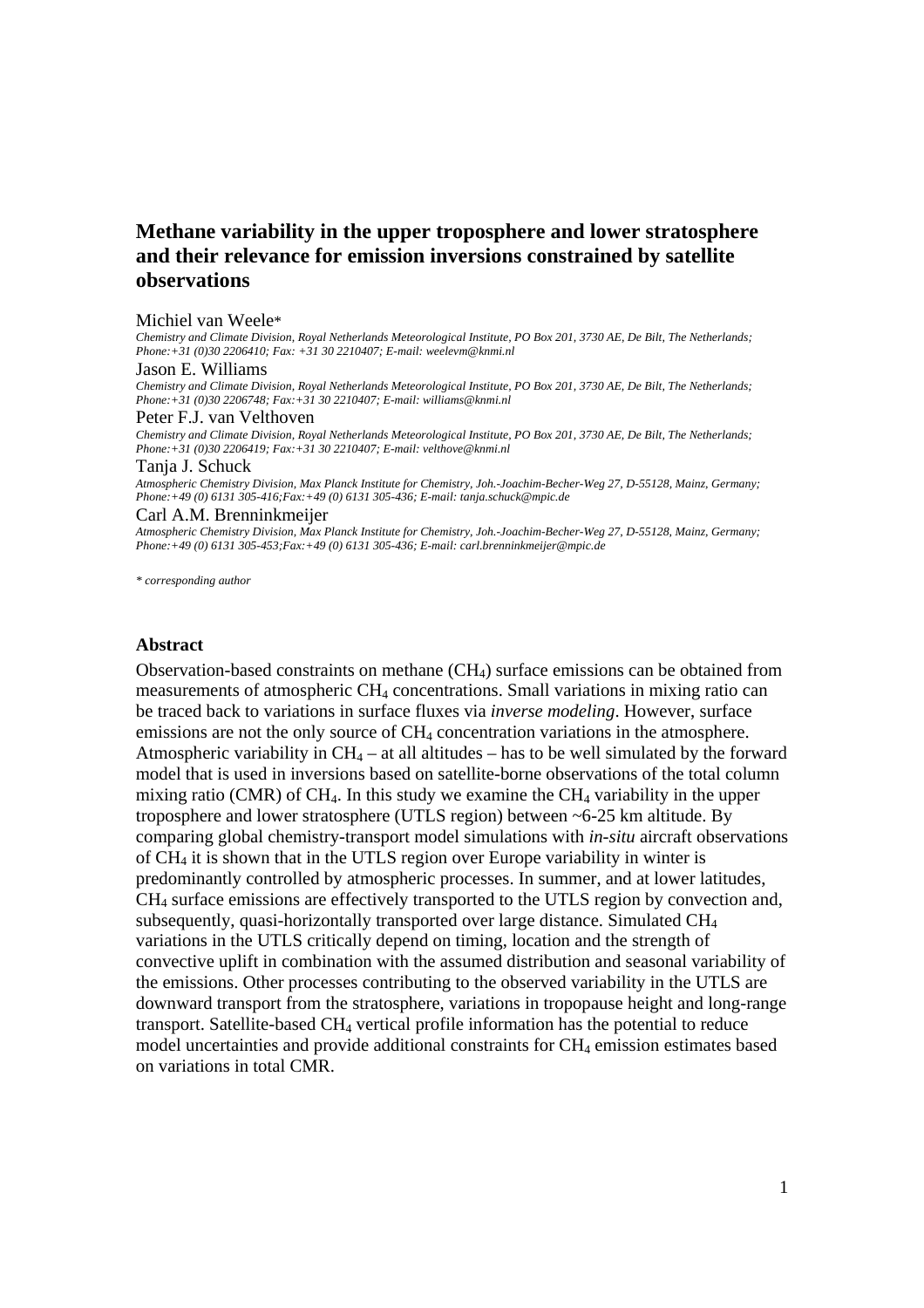## **Keywords**

Methane, inversion, satellite observations, global modeling, aircraft observations

## **1. Introduction**

Methane (CH4) is one of the *well-mixed* greenhouse gases. However, small regional variations in the atmospheric CH4 concentrations occur throughout the atmospheric column. Such variations introduce associated variations in radiative forcing and, more importantly, contain useful information about the spatial distribution and temporal variation of CH4 surface emissions. This information is what is exploited in *inverse modeling*. This tool allows observation-based (top-down) constraints to be placed on surface emissions that are otherwise based on (bottom-up) compilations of a composite of anthropogenic inventories (e.g. EC, 2009), biomass burning inventories (e.g. van der Werf et al., 2006), process modeling of natural fluxes from wetlands and rice paddies (e.g. Spahni et al., 2011) and uncertain up-scaling of local emission processes, e.g. from termites (Sanderson, 1996).

The aim of this study is to examine the atmospheric transport and mixing processes that contribute to the variability in the  $CH_4$  total column mixing ratio (CMR) that is provided by present-day satellite observations such as those from SCIAMACHY on the ESA Envisat platform (Frankenberg et al., 2008). These atmospheric processes need to be well-represented by the forward model that is used to perform an accurate inversion. The forward model is usually a chemistry-transport model (CTM) that calculates the CH4 concentration variations in the atmosphere for given distribution in surface emissions. Any bias or misrepresentation in the forward model may be inadvertently transferred to the derived surface emissions during the inversion (e.g. Meirink et al., 2008a).

In the free troposphere long-range transport and convection of surface emission plumes affect the total CMR simulated by the forward model. The shorter chemical lifetime of CH4 in the lower stratosphere induces a profile in the vertical distribution, resulting in CH4 variability in the upper troposphere following stratosphere-troposphere exchange. The tropospheric chemical lifetime of  $CH_4$  is relatively long ( $\sim 8$  to 9 years, Stevenson et al., 2006) meaning biases in the chemical oxidation by the OH radical will affect inversions at large scale, e.g. with respect to the derived latitudinal distribution of the annual mean emissions.

Using aircraft observations in the UTLS region we evaluate the variability in the distribution of  $CH_4$  in the global CTM TM5 (Krol et al., 2005; Huijnen et al., 2010). TM5 has been used as forward model in recent inversion studies, where it is constrained by total CMR observations from SCIAMACHY in tandem with *in situ* surface observations (e.g. Meirink et al., 2008b; Bergamaschi et al., 2009). Because the global surface network is sparse and has principally been set-up to observe variations in background  $CH_4$  levels,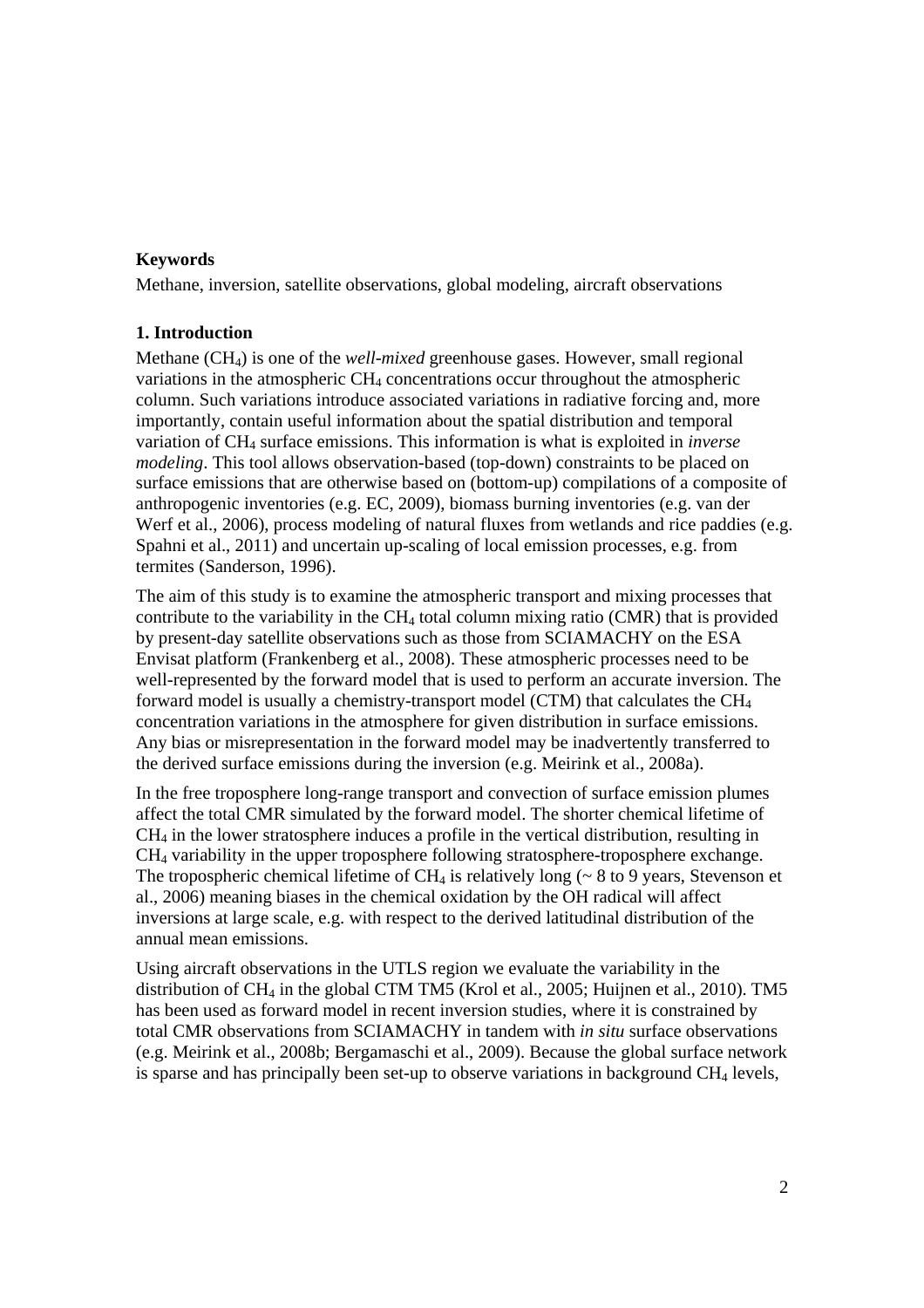the total CMR observations provide crucial input to the emission inversions. Therefore it is important to analyze the variability in the total CMR as simulated by TM5. Multi-year simulations have been performed with the full tropospheric chemistry version of TM5 (Huijnen et al., 2010). The model set-up and the  $CH_4$  inventories for the anthropogenic and natural CH4 emissions are described in Section 2. The *in situ* observational aircraft datasets against which TM5 is evaluated is described in Section 3. Our results are presented in Section 4. Finally, the contribution of atmospheric processes to the variability in the total CMR simulated by TM5 is discussed in Section 5.

#### **2. TM5 model set-up and CH4 boundary conditions**

This study exploits two decadal (2000-2009) global CTM simulations performed with the TM5 model on 3º x 2º resolution (lon x lat) with 34 levels up to 0.5 hPa. The TM5 model is driven off-line by ECMWF meteorological fields of the ERA-Interim reanalysis (Dee et al., 2011). A spin-up period of 4 years was used. A comprehensive description and benchmark evaluation of the tropospheric chemistry version of TM5 (Tracer Model 5, version TM5-chem-v3.0) used in this study is given in (Huijnen et al., 2010) and references therein, including the chemical mechanism, details on the tracer transport, the applied non-methane emissions, and extensive evaluation against observations for carbon monoxide and tropospheric ozone, as well as of the OH field ultimately determining CH4 chemical lifetime.

A major difference between the TM5 model version described in Huijnen et al. (2010) and the version used in this work is the surface boundary condition used for constraining the distribution of CH4. The *BASE* run uses the "traditional" approach where instantaneous forcing to a zonal-mean CH4 surface climatology is performed, with the climatology assembled using from measurements taken at global background surface networks. Latitudinal interpolation between five remote stations (Barrow, Alaska; Mauna Loa, Hawaii; American Samoa; Cape Grim, Tasmania; South Pole) was used for the construction of this surface background. Given the long atmospheric chemical lifetime of  $CH_4$  ( $\sim$  8-9 years, Stevenson et al. (2006)) this method of applying boundary conditions to constrain tropospheric CH4 distribution has previously been considered adequate to provide sufficient accuracy to study tropospheric chemistry and composition changes. However, that the climatology is assembled using background measurements can result in a significant underestimation of the seasonal cycle of CH<sub>4</sub> concentrations near source regions (Williams et al., 2011).

The *CH4-HYBRID* run uses CH4 surface emission inventories in combination with relaxation to observed surface concentrations in the background atmosphere. The CH4 emission data sets which are adopted are the EDGAR V4.0 anthropogenic emissions (EC, 2009) between 1999 and 2005 (after which we use the estimates for 2005 due to availability), GFEDv2 observation-based biomass burning emissions (van der Werf et al.,  $2006$ ) and the net natural surface CH<sub>4</sub> fluxes from Spahni et al.(2011) between 1999 and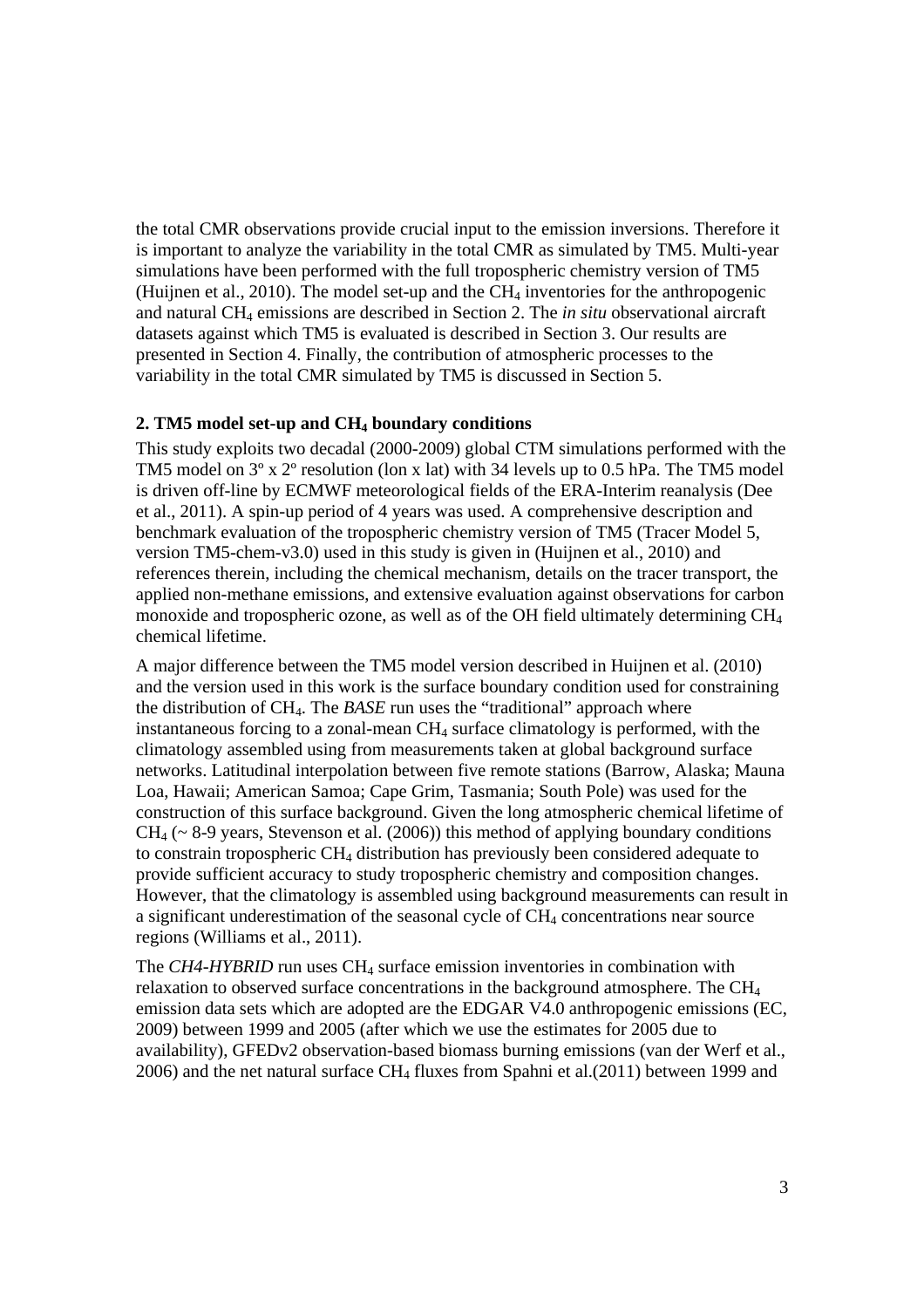2008. The loss of CH4 via microbial oxidation in soils is also accounted for. Minor natural sources include emissions from termites (Sanderson, 1996), wild animals (Olson, 1997) and the ocean (Lambert and Schmidt, 1993). The net natural fluxes from Spahni et al.(2011) vary as a function of the observed meteorology (temperature, precipitation). The global net natural emissions show an annual cycle which peaks from June to October. This maximum is caused by the peak in the net natural fluxes from the Indo-Gangetic plains during the South Asian monsoon (Spahni et al., 2011). At the surface, relaxation to background concentrations is performed in the *CH4-HYBRID* run. This relaxation prevents a model drift in the global CH4 burden related to further uncontrolled differences between the applied total global  $CH_4$  emission fluxes and the chemical oxidation by OH. The surface concentration at the dateline is used for determining the relaxation to the observed background. At the dateline the surface concentrations are assumed to be representative of the background atmosphere, i.e. the minimum in the zonal band. This zonal minimum-to-background relaxation is then applied every timestep across the entire zonal band using a 3-day relaxation time, thereby maintaining the distribution in the meridional concentration for each specific latitudinal band as determined by the distribution in surface emissions. To be effective for the global burden the relaxation is applied to the 10 lowest model layers up to  $\sim$  500 hPa. The differences between the *BASE* and *CH4-HYBRID* runs in terms of tropospheric composition, oxidative capacity and chemistry budgets are analyzed in Williams et al. (2011).

The top boundary condition for  $CH_4$  in the stratosphere is relaxation using a 45 days time scale towards a zonal-mean satellite climatology (Grooss and Russell, 2005) above 45 hPa (90 hPa) level in the tropics (extra-tropics). This relaxation gives a first-order approximation for the stratospheric chemical loss of CH<sub>4</sub> by the reaction with OH,  $O(^1D)$ and Cl, and corrects for potential long-term biases in the stratospheric circulation of the ERA Interim reanalysis. Using a 45 days timescale ensures that the relaxation does not significantly affect the dynamically-induced short-term variability in the UTLS-region.

#### **3. Aircraft observations in the UTLS-region**

The aircraft observations of CH4 that are used for performing comparisons with the distribution of CH4 in the TM5 simulations include those made as part of the SPURT campaign between November 2001 and July 2003 over Europe and North Africa (Engel et al., 2006) and those made as part of the CARIBIC project during 2008 (Schuck et al., 2010).

The SPURT flights were based from Hohn in northern Germany (54.3º N; 9.5º E). The primary scientific goal was to investigate how the trace gas distribution in the UTLS varies with both latitude and season, where the data would allow insight into the dynamical and chemical processes that govern the variability of trace gas mixing ratios in this region (Engel et al., 2006). Eight measurement campaigns (consisting of a total of 36 flights) were performed, distributed over all seasons and typically covering latitudes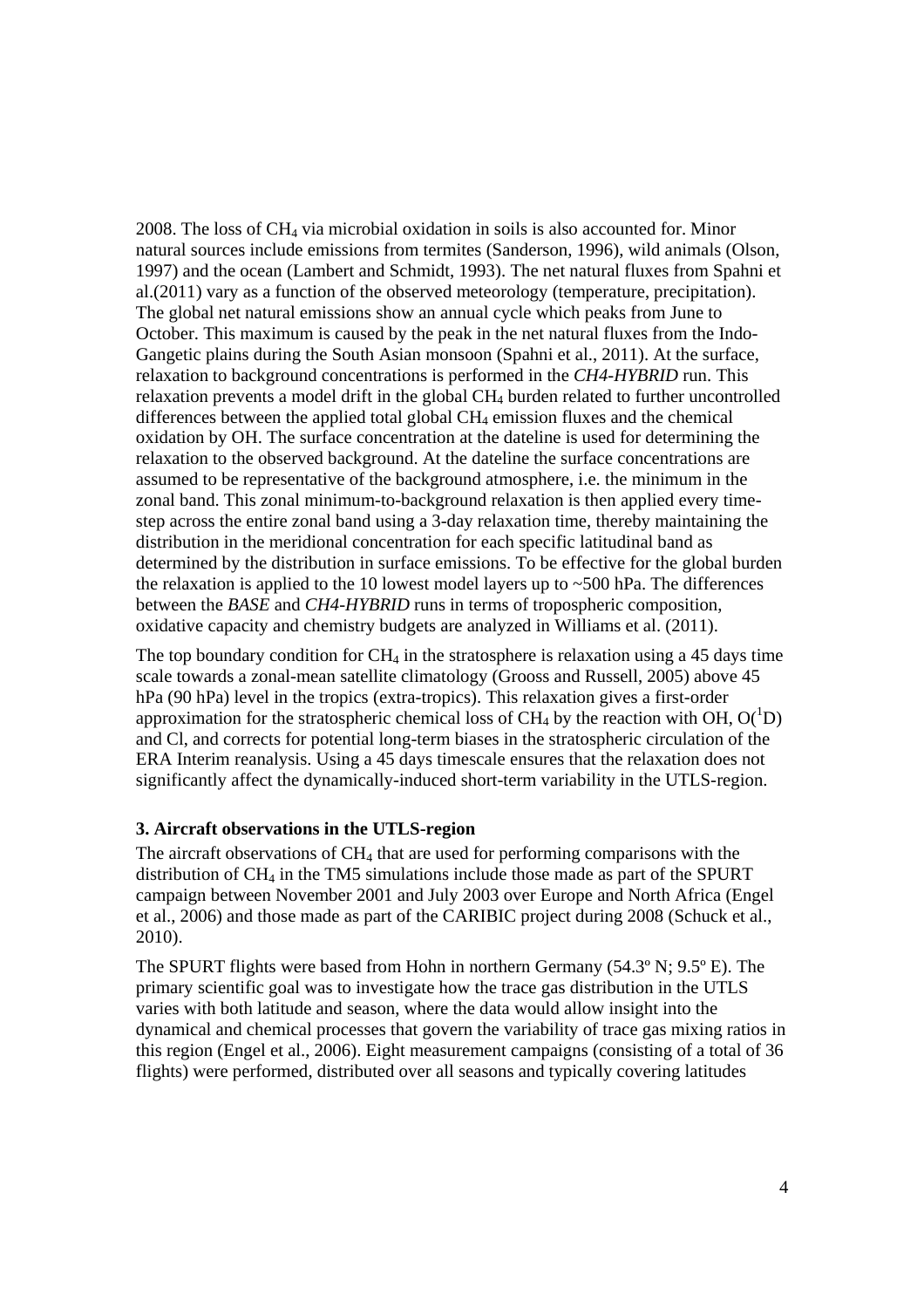between 35º N and 75º N in the European longitude sector (10º W–20º E). The flights reached altitudes up to 13.7 km, penetrating the lower stratosphere in northern Europe.

The flights from CARIBIC (Civil Aircraft for the Regular Investigation of the atmosphere Based on an Instrument Container; www.caribic-atmospheric.com) used in this study were based from Frankfurt, Germany (50.0º N; 8.5º E). Between April and December 2008, in total 16 measurement flights were performed by the CARIBIC aircraft between Germany and Chennai (India). A distinct monsoon signature in CH4 was observed in the longitude range  $50^{\circ} - 80^{\circ}$  E south of  $40^{\circ}$  N at flight altitudes 8–12.5 km (Schuck et al., 2010). It was argued that during the summer monsoon, strong and widespread convection occurs over India, the Bay of Bengal and over the Tibetan Plateau, partly over densely populated regions where strong emission sources are located. With typical cruising altitudes ranging from 8.5 to 12 km (corresponding to 300–180 hPa), the CARIBIC aircraft frequently crosses the tropopause at mid-latitudes. At lower latitudes the free tropical troposphere is probed.

## **4. Results**

Daily variations in the CH4 mixing ratio in the UTLS-region are analysed for the *CH4- HYBRID* simulation. Figure 1 shows the CH<sub>4</sub> variability at the 150 hPa level  $(-14 \text{ km})$ and at the 500 hPa level ( $\sim$  6km) for the 1<sup>st</sup> Feb, 2003 and 1<sup>st</sup> Aug, 2003 to show the seasonal variability.

At the 150 hPa level the  $CH_4$  mixing ratios are highest at tropical latitudes where the 150 hPa level is situated in the tropical tropopause layer (TTL). For most of the year the TTL is characterized by a strong easterly jet, which effectively transports convectively uplifted air from tropical emission areas (e.g. the floodplains in India) over the complete tropical belt. Filaments of upper-tropospheric tropical air mix into the lowermost stratosphere at mid-latitudes. At higher latitudes ( $>60^{\circ}N/^{\circ}S$ ) CH<sub>4</sub>-poor stratospheric air masses fold into the upper troposphere introducing further variability. The simulated mixing ratios at the 150 hPa level typically vary between about 1400 and 1850 ppb.

At the 500 hPa level the  $CH_4$  mixing ratios are highest at high latitudes and higher during boreal summer than winter. The range at the 500 hPa level ranges between 1730-1880 ppb, which is significantly smaller than at the 150 hPa level. The winter minimum is caused by enhanced downward transport from the stratosphere. Also the tropopause height is lower in winter than in summer. A summer maximum in mid-tropospheric CH<sub>4</sub> at northern high-latitude has also been seen in satellite observations (Xiong et al., 2010) and contrasts to the summer minimum observed at the surface. The mid-to-high latitude surface summer minimum is also captured in our simulations (see Figure 2) and is attributed to the seasonal cycle in the chemical loss by OH.

The two lowest panels show the effect of  $CH_4$  emissions on the vertical concentration distribution as a function of latitude. The mean vertical cross-section during  $1<sup>st</sup>$  Feb at  $0<sup>o</sup>E$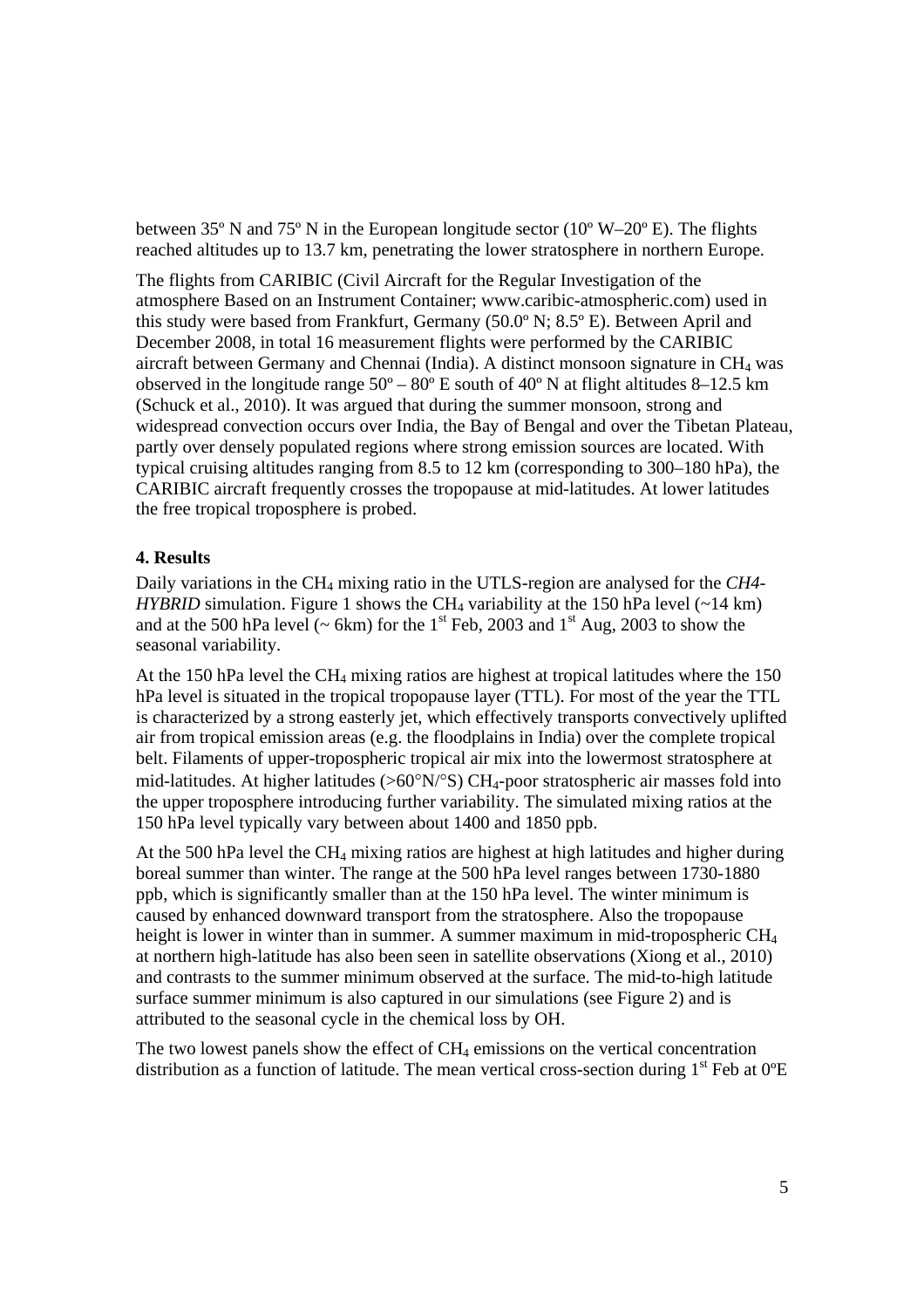over Europe and Africa only shows marginal differences with the *BASE* run over Europe because the influence of convectively-uplifted surface emissions is rather small during this season. However, over Central Africa pockets of CH4-rich air uplifted from the boundary layer can clearly be discerned. This effect is even more pronounced in the corresponding mean cross section for August  $1<sup>st</sup>$  at 75 $<sup>°</sup>E$  over India. Upper tropospheric</sup> CH<sub>4</sub> concentrations up to ~1800 ppb are found up to the TTL around 100 hPa  $(\sim 16-17)$ km altitude). Also at mid-latitudes over central Asia the CH4 concentrations in *CH4- HYBRID* are enhanced by ~2-3% when compared to the *BASE* run. Once convectively uplifted, air masses can be quasi-horizontally transported over large distances. Longrange transport in the lower troposphere is the cause of the lower concentrations found in *CH4-HYBRID* compared to *BASE* around 70º N over Europe (blue colors in the lower left panel of Figure 1) which represents a filament of  $CH<sub>4</sub>$ -poor Arctic air.



**Figure 1:** Global CH<sub>4</sub> concentration distribution on a northern winter day (1<sup>st</sup> February 2003, left) and a northern summer day (1<sup>st</sup> August 2003, right) at the 150 hPa level (top) and 500 hPa level (middle) of the *CH4-HYBRID* simulation including CH4 surface emissions. The lower panels show the relative changes in the monthly mean CH4 vertical profile for *CH4-HYBRID* with respect to *BASE*. Bottom left: at a longitude of 0ºE over Europe for 1st February 2003. Bottom right: at 75ºE over India for 1st, August 2003.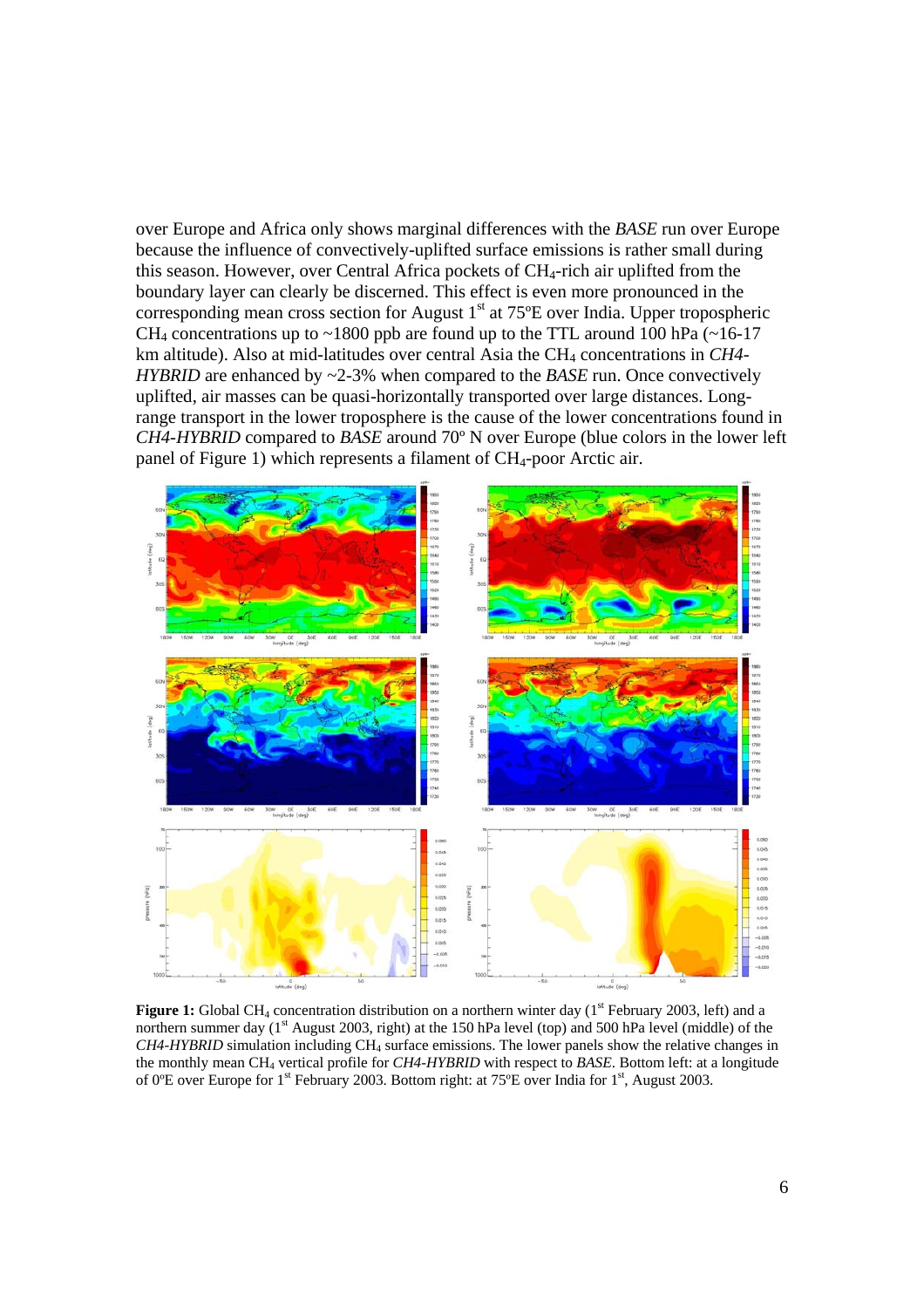

**Figure 2:** Comparison of monthly mean surface mixing ratios at 4 continental (upper panels) and 4 oceanic (lower panels) surface sites for the year 2003 (BSC = Black Sea Constanta, Romania; HUN = Hegyhatsal, Hungary; KEY = Key Biscayne, Florida; KZD = Sary Taukum, Kazachstan; ASC = Ascension Island ; KUM = Cape Kumukahi, Hawaii ; SEY = Mahe Island, Seychelles; MID = Sand Island, Midway Islands)

Figure 2 shows a comparison of the monthly mean surface mixing ratios of *CH4- HYBRID* with observations for a couple of surface sites from the NOAA CMDL global surface network (as available from: ftp://ftp.cmdl.noaa.gov/ccg/ch4). The differences between the *CH4-HYBRID* and *BASE* simulation at the four continental sites show that these sites are influenced by regional distribution in CH4 emissions throughout the year. Improvements in the agreement between the *CH4-HYBRID* volume mixing ratios and the observations occur at many sites, especially Hungary, both in their absolute values as well as for the amplitude of the seasonal cycle. At the oceanic sites (the four lower panels) differences between *CH4-HYBRID* and *BASE* are much smaller. An exception is for the Dec-Jan-Feb season at the Seychelles which is clearly under influence of regional emissions at this time of the year, most probably of natural origin. It should be noted that none of these eight surface sites has been used to construct the global background distribution to which the surface concentrations are relaxed towards (c.f. section 2).

Figure 3 shows the comparison of the *CH4-HYBRID* and *BASE* simulations with the SPURT aircraft observations in the UTLS region. The model output was sampled at the location/time of the in-situ observations and all data are binned in 2º latitude bands for each month. The variability in  $CH<sub>4</sub>$  mixing ratios observed in the UTLS region during the SPURT flights over Europe is significant. Many of the observed latitudinal variations are captured in both simulations. The absolute differences between the *CH4-HYBRID* and *BASE* simulations are smaller than those observed across the latitudinal range covered by the SPURT flights, especially in the two winter months. In July 2003 significant differences between both simulations are seen.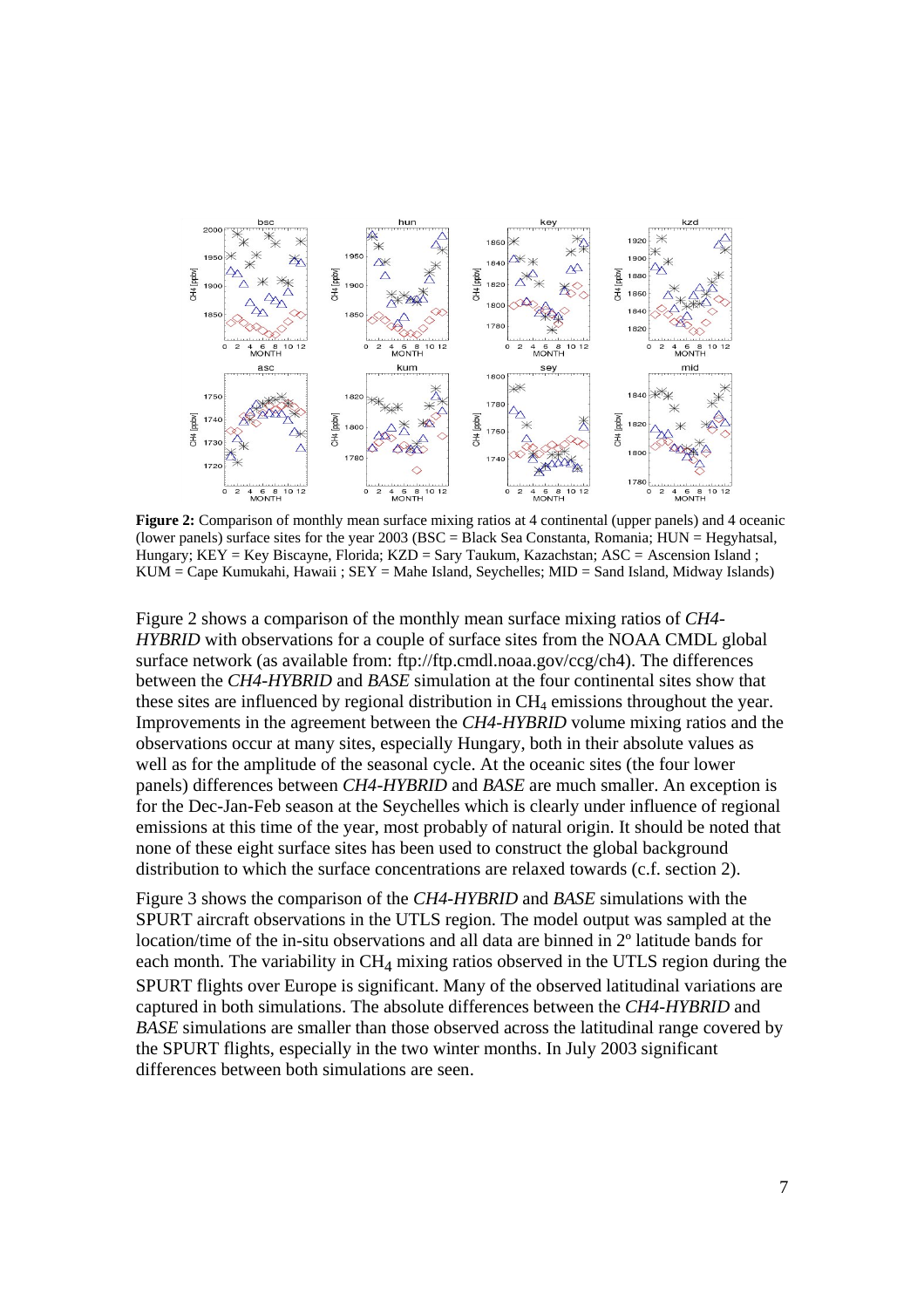

**Figure 3:** Comparison of *BASE* (green triangles) and *CH4-HYBRID* (blue open squares) with SPURT *in situ* CH4 aircraft observations (black dots) in the UTLS-region over Europe. In November 2001 from Faro to Kiruna (top left), in January 2002 from Casablanca to Tromsø (top right), in May 2002 from Kiruna to Lisbon (bottom left) and in July 2003 from Faro to Tromsø (bottom right).



**Figure 4:** Comparison of *BASE* (blue triangles) and *CH4-HYBRID* (yellow-green crosses) with CARIBIC *in situ* CH<sub>4</sub> observations (black open dots) in the UTLS-region from Europe to Chennai, South-India during 2008.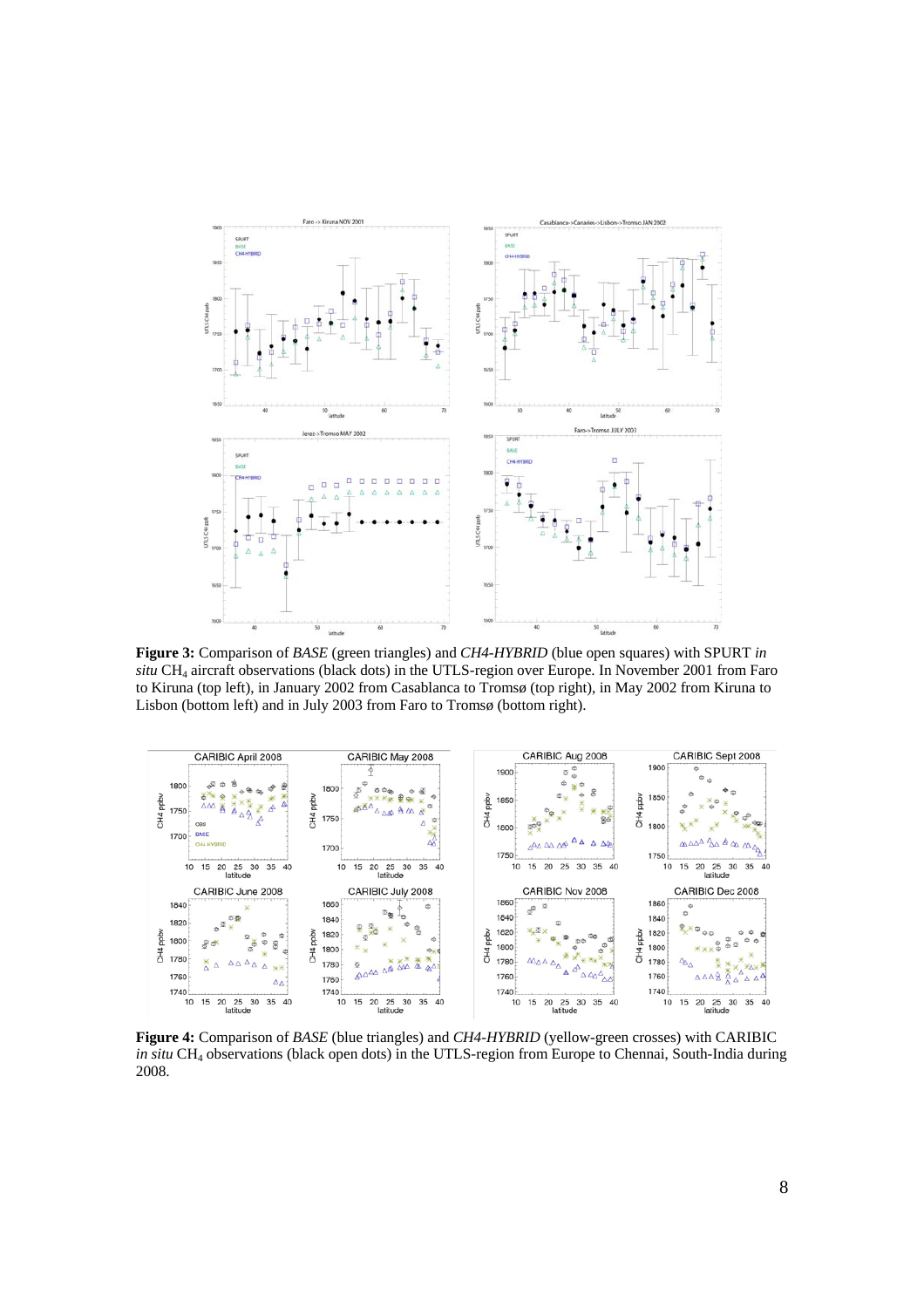In this instance the *CH4-HYBRID* simulation seems to overestimate the CH<sub>4</sub> mixing ratios at certain locations. This may be an illustration of the difficulty to correctly simulate convective uplift over emission areas.

Figure 4 shows the comparisons over Eurasia and India against the CARIBIC aircraft observations. Both observations and simulated mixing ratios are again binned as a function of latitude and month. Much larger differences between the *CH4-HYBRID* and *BASE* simulations are found here because of the large difference in the seasonal surface concentrations (Williams et al, 2011) which are convectively-uplifted from the boundary layer. The effect is most pronounced during the Asian monsoon months from June to September 2008. Many of the CH4-rich air-masses observed by CARIBIC are captured in the *CH4-HYBRID* simulation, but missed in the *BASE* simulation. However, biases of up to 2% in volume mixing ratio between *CH4-HYBRID* and the observations do persist during some months.

## **5. Discussion**

The comparison of two multi-year CTM simulations with TM5 against in-situ aircraft and surface observations has provided better insight into the causes of  $CH<sub>4</sub>$  variability that occur in the atmosphere at different altitudes. The evaluation with *in situ* aircraft observations shows that the CH4 variability observed in the UTLS-region is related to convectively-uplifted  $CH<sub>4</sub>$ -rich air masses from the surface, along with other transport and mixing processes including stratosphere-troposphere exchange, tropopause height variations, and long-range transport. The evaluation of both simulations at different surface sites reveal that the application of emission inventories improves the seasonal variability at many continental sites, illustrating that these sites are affected by long-range transport of regional CH4 emissions for at least some months of the year.

The CH4 variations in the UTLS region contribute significantly to the variations in the total column mixing ratio (CMR). The mixing ratio at the 150 hPa level varies between ~1400-1850 ppb in the *CH4-HYBRID* simulation. At the 500 hPa level the mixing ratio varies between ~1730-1880 ppb. Although the relative variations are smaller at the lower altitude, the contribution to total CMR variations is somewhat larger because of the increased air density. To illustrate this effect the contribution of CH4 variability to the total CMR is calculated for the atmosphere above the 150 hPa level and above the 500 hPa level. The column above 150 hPa contributes ~12% to the total column and the spatial variability – represented by the standard deviation of the global mean field, is  $(-0.3\%)$ . The column above the 500-hPa level contributes about half (48%) to the total column. The standard deviation for the column above this level is about 0.5%. Both are significant fractions of the total CMR variations which are typically less than 2%.

Atmospheric processes lead to  $CH<sub>4</sub>$  variability in the upper atmosphere and need to be well captured by the forward model used for emission inversions. Forward model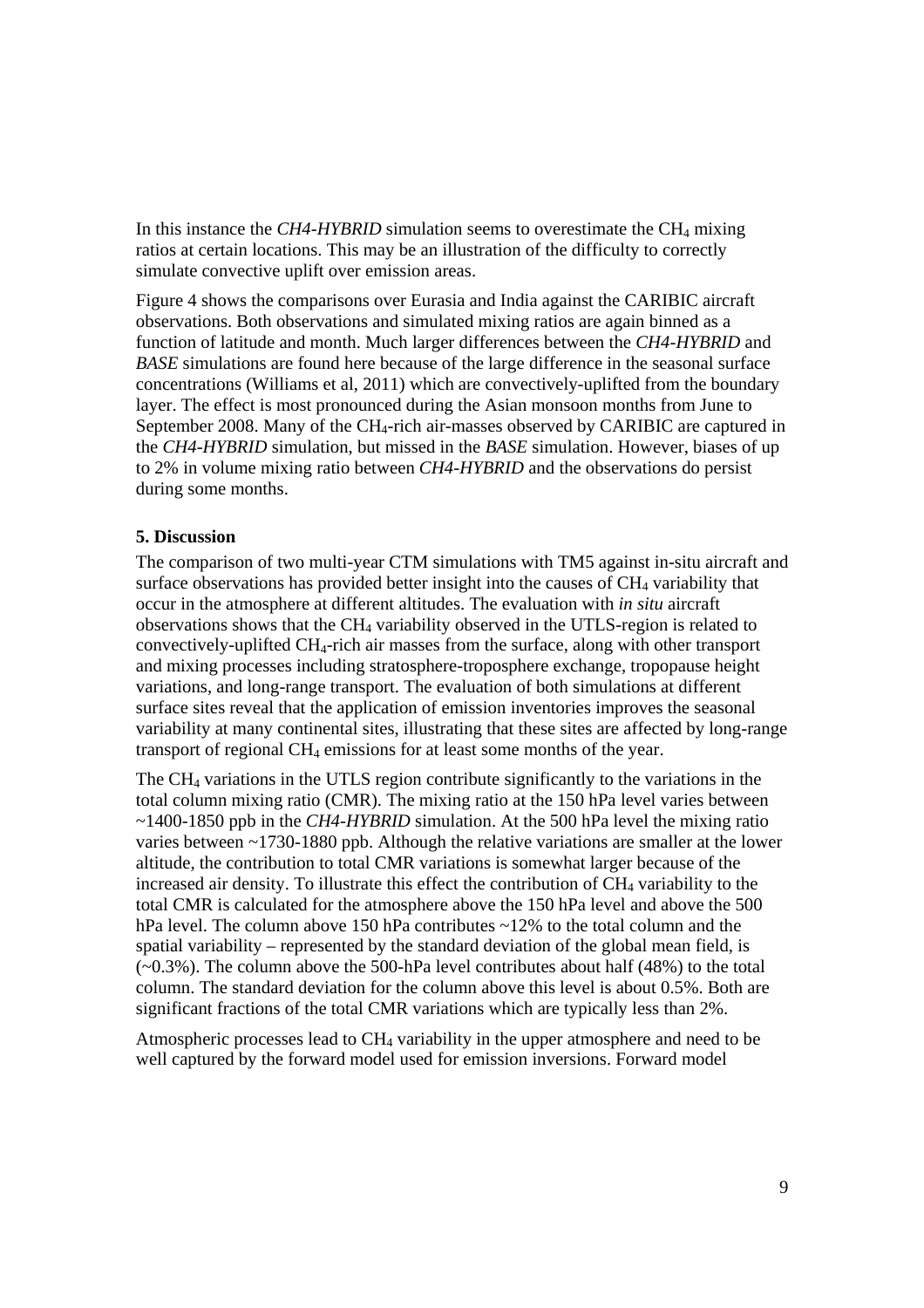uncertainties have the potential to be reduced by putting additional constraints on the model using satellite observations of the CH4 vertical profile in the UTLS region. Such information is already becoming available from the AIRS (e.g. Xiong et al., 2010) and IASI (e.g. Razavi et al., 2009) satellite instruments and could potentially be further enhanced with CH4 limb observations that would penetrate into the mid-upper troposphere. Applying such information in inverse modeling studies associated with determining surface emission fluxes could potentially have a significant influence.

## **Acknowledgments**

We wish to thank the teams of the SPURT campaign and the CARIBIC partners for making the *in situ* aircraft CH4 observations available for this study. NOAA CMDL is acknowledged for making available the surface CH4 observations from the global network via their ftp-site (ftp://ftp.cmdl.noaa.gov/ccg/ch4).

## **References**

- Bergamaschi, P., et al.: Inverse modeling of global and regional  $CH_4$  emissions using SCIAMACHY satellite retrievals, J. Geophys. Res., 114, D22301, doi:10.1029/2009JD012287, 2009.
- Dee, D. P., et al.: The ERA-Interim reanalysis: Configuration and performance of the data assimilation system. Quart. J. R. Meteorol. Soc., 137, 553-597. doi:10.1002/qj.828, 2011.
- European Commission, Joint Research Centre (JRC)/Netherlands Environmental Assessment Agency (PBL): Emission Database for Global Atmospheric Research (EDGAR), release version 4.0. http://edgar.jrc.ec.europe.eu, 2009.
- Engel, A., et al.: Highly resolved observations of trace gases in the lowermost stratosphere and upper troposphere from the Spurt project: an overview, Atmos. Chem. Phys., 6, 283-301, 2006.
- Frankenberg, C., et al.: Tropical methane emissions: a revised view from SCIAMACHY onboard ENVISAT, Geophys. Res. Lett., 35, L15811, doi:10.1029/2008GL034300, 2008.
- Grooss, J.-U. and Russell III, James M.: Technical note: A stratospheric climatology for  $O_3$ ,  $H_2O$ ,  $CH_4$ ,  $NO_X$ ,  $HCl$  and  $HF$  derived from  $HALOE$  measurements, Atmos. Chem. Phys., 5, 2797-2807, doi:10.5194/acp-5-2797-2005, 2005.
- Huijnen, V., et al.: The global chemistry transport model TM5: description and evaluation of the tropospheric chemistry version 3.0, Geosci. Model Dev., 3, 445-473, doi:10.5194/gmd-3-445-2010, 2010.
- Krol, M., et al.: The two-way nested global chemistry–transport zoom model TM5: algorithm and applications, Atmos. Chem. Phys., 5, 417–432, 2005.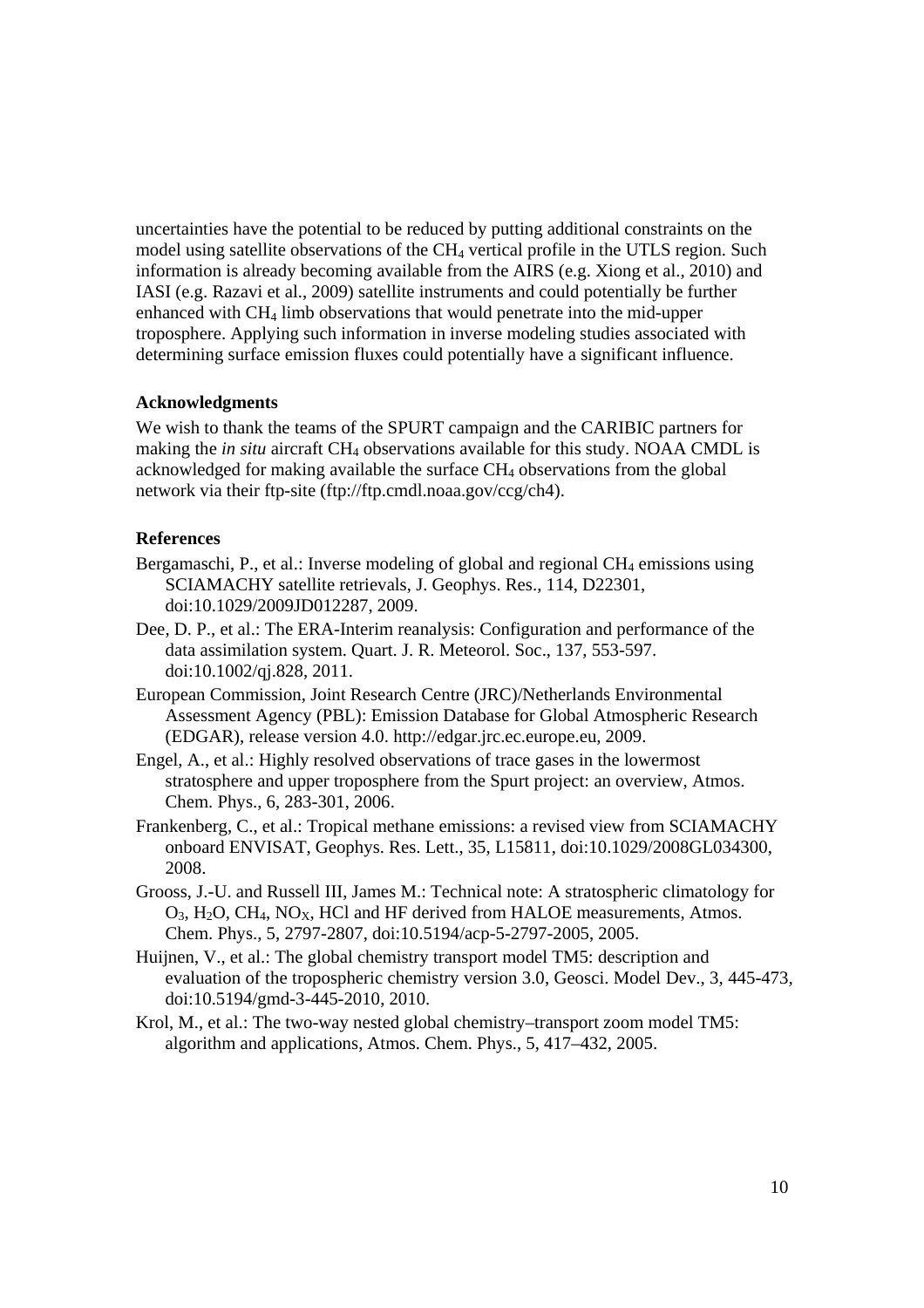- Lambert, G, Schmidt, S.: Re-evaluation of the oceanic flux of methane uncertainties and long-term variations, Chemosphere, 26, 579-589, 1993.
- Meirink, J. F., Bergamaschi, P., and Krol, M. C.: Four-dimensional variational data assimilation for inverse modelling of atmospheric methane emissions: method and comparison with synthesis inversion, Atmos. Chem. Phys., 8, 6341–6353, doi:10.5194/acp-8-6341-2008, 2008a.
- Meirink, J. F., et al.: Four-dimensional variational data assimilation for inverse modeling of atmospheric methane emissions: analysis of SCIAMACHY observations, J. Geophys. Res., 113, D17301, doi:10.1029/2007JD009740, 2008b.
- Olson, K.: Reducing methane emissions from beef cow herds in range-based management systems, Ruminant Livestock Efficiency Program Conference Proceedings, Knoxville, Tennesse, USA, 1997.
- Razavi, A., et al.: Characterization of methane retrievals from the IASI space-borne sounder, Atmos. Chem. Phys., 9, 7889-7899, doi:10.5194/acp-9-7889-2009, 2009.
- Sanderson, M. G.: Biomass of termites and their emissions of methane and carbon dioxide: A global database, Global Biogeochem. Cycles, 10(4), 543–557, doi:10.1029/96GB01893, 1996.
- Schuck, T.J., et al.: Greenhouse gas relationships in the Indian summer monsoon plume measured by the CARIBIC passenger aircraft, Atmos. Chem. Phys., 10, 3965-3984, 2010.
- Spahni, R., et al.: Constraining global methane emissions and uptake by ecosystems, Biogeosciences Discuss., 8, 221-272, doi:10.5194/bgd-8-221-2011, 2011.
- Stevenson, D. S., et al.: Multimodel ensemble simulations of present-day and near-future tropospheric ozone, J. Geophys. Res., 111, D08301, doi:10.1029/2005JD006338, 2006.
- Van der Werf, G. R., et al.: Interannual variability in global biomass burning emissions from 1997 to 2004, Atmos. Chem. Phys., 6, 3423-3441, doi:10.5194/acp-6-3423- 2006, 2006.
- Williams, J.E., van Weele, M., van Velthoven, P.F.J.: The influence of methane emission variability on tropospheric  $NO<sub>X</sub>$  recycling. Non-CO<sub>2</sub> Greenhouse Gases 6, Amsterdam, 2-4 Nov 2011, The Netherlands, 2011.
- Xiong, X., et al : Mid-upper tropospheric methane in the high Northern Hemisphere: Spaceborne observations by AIRS, aircraft measurements, and model simulations, J. Geophys. Res., 115, D19309, doi:10.1029/2009JD013796, 2010.